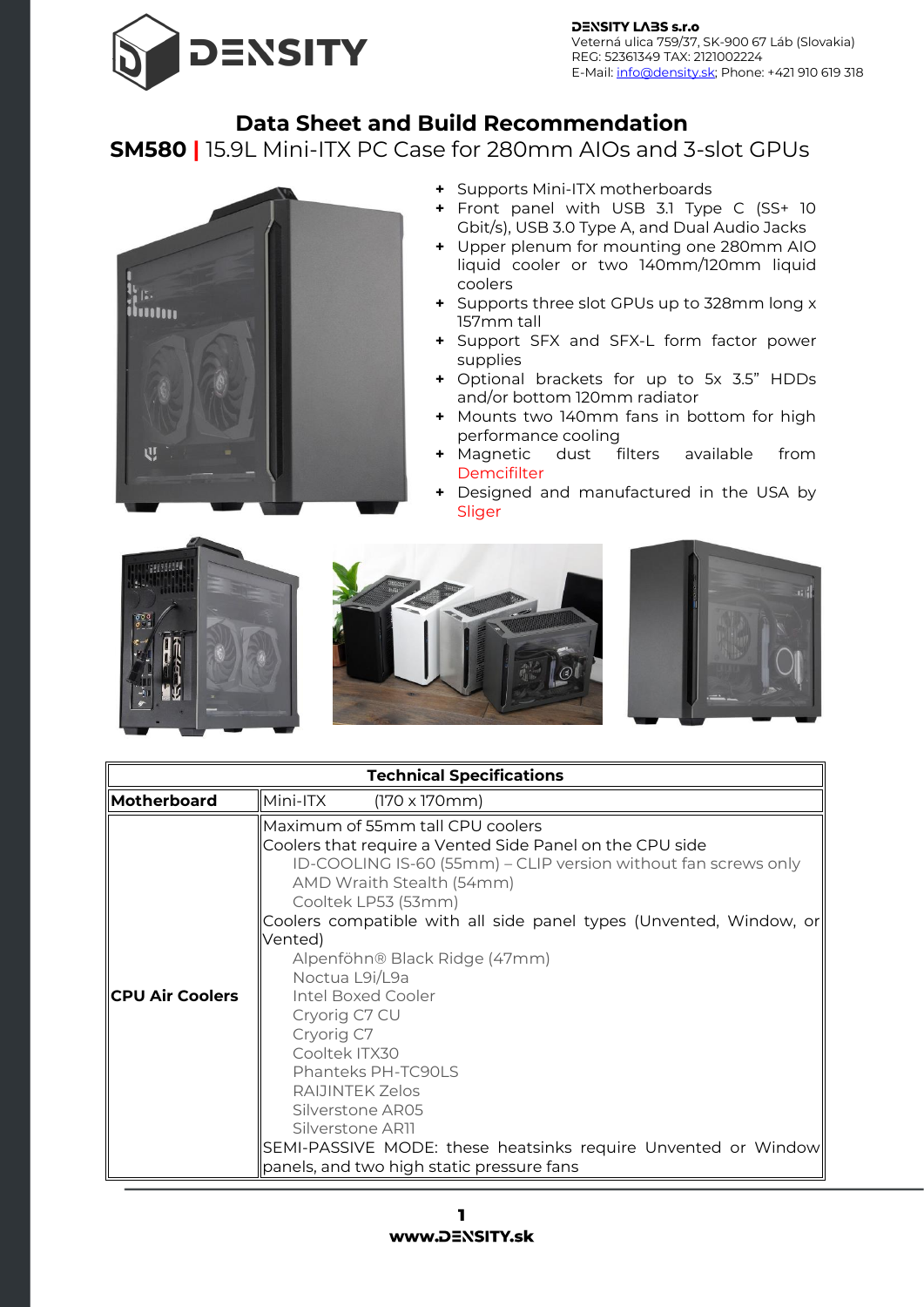

|                          | be quiet! SHADOW ROCK LP (FAN REMOVED)                                                           |
|--------------------------|--------------------------------------------------------------------------------------------------|
|                          | Phanteks PH-TC12LS (FAN REMOVED)                                                                 |
|                          | Noctua NH-L9x65 (FAN REMOVED)                                                                    |
|                          |                                                                                                  |
|                          | REEVEN BRONTES RC-1001b (FAN REMOVED)                                                            |
|                          | Scythe SCSK-1100 Shuriken Rev. B (FAN REMOVED)                                                   |
|                          | SCYTHE Big Shuriken 3 CPU Cooler SCBSK-3000 (FAN REMOVED)                                        |
|                          | Thermalright AXP-100H Muscle (FAN REMOVED)                                                       |
|                          | Thermalright AXP-100 Copper (FAN REMOVED)                                                        |
|                          |                                                                                                  |
|                          | Cooltek CR-701 (FAN REMOVED)                                                                     |
|                          | 1x 280mm AIO                                                                                     |
|                          | Maximum 328mm x 150mm x 72mm (LxWxH -- 72mm height                                               |
|                          | includes fan and radiator thickness)                                                             |
|                          | RECOMMENDED: NZXT Kraken X62 or X61, ThermalTake Floe Ring                                       |
|                          | 280, CoolerMaser Nepton 280L                                                                     |
|                          |                                                                                                  |
|                          | DIFFICULT: Corsair Hydro H115i, EVGA CLC 280mm                                                   |
|                          | INCOMPATIBLE: Corsair H115i and CoolerMaster Liquid Pro 280                                      |
|                          | 1x 240mm AIO                                                                                     |
| <b>AIO Liquid Cooler</b> | 2x120mm AIO                                                                                      |
|                          | 1x 120mm + 1x 140mm AIOs (ex: 1x GPU, 1x CPU)                                                    |
|                          | 1x 120mm or 1x 140mm AIO with 1x of the optional 2x 3.5" HDD brackets.                           |
|                          | <b>Bottom Fan Plenum</b>                                                                         |
|                          |                                                                                                  |
|                          | 1x 120mm radiator less than 27mm thick with 15mm thick fan                                       |
|                          | Prefilled AIO are not recommended here, recommended for                                          |
|                          | custom loops only.                                                                               |
|                          | Maximum of 55mm tall CPU pump blocks                                                             |
|                          | 2x 140mm fans in bottom plenum                                                                   |
|                          | Fans can be a maximum of 25mm thick                                                              |
|                          |                                                                                                  |
| <b>Fan Mounting</b>      | $2x$ 140mm fans on top, either mounted on radiator(s) or without                                 |
|                          | radiator(s).                                                                                     |
|                          | For any (FAN REMOVED) heat sinks listed above both fans must be                                  |
|                          | populated with high static pressure fans.                                                        |
|                          | Supports three (3) slot wide cards with room between side panel and                              |
|                          | card for airflow                                                                                 |
|                          | Card is mounted behind motherboard on a PCIe 3.0 16x Flexible                                    |
|                          | Ribbon Riser                                                                                     |
|                          |                                                                                                  |
|                          | with Standard Inlet                                                                              |
|                          | Maximum card height: 133mm (157mm for power connectors)                                          |
| <b>PCIe Cards</b>        | Maximum card length: 328mm                                                                       |
|                          | Maximum card width: 67mm                                                                         |
|                          | with Pigtail Inlet                                                                               |
|                          | Maximum card height: 157mm                                                                       |
|                          | Maximum card length: 328mm                                                                       |
|                          |                                                                                                  |
|                          |                                                                                                  |
|                          | Maximum card width: 67mm                                                                         |
|                          | recommend<br>We<br>to<br>measure<br>components<br>yourself to<br>avoid                           |
|                          | incompatibility caused by manufacturers discrepancies in dimensions                              |
|                          | (2x) 2.5" SSD/HDD mounting points behind front panel                                             |
|                          | Optional (4x) 2.5" SSD/HDD mounting bracket [replaces 1x 140mm                                   |
|                          |                                                                                                  |
|                          | bottom fan]                                                                                      |
|                          | Maximum two brackets for total of 8x 2.5" SSD/HDDs                                               |
| <b>Storage</b>           | Optional (1x) 3.5" HDD mount bracket [replaces 1x 140mm bottom fan]                              |
|                          | Maximum two brackets for (2x) 3.5" HDD in bottom of case                                         |
|                          | Optional (2x) 3.5" HDD mount bracket (top of case)                                               |
|                          | Maximum two brackets for total of 4x 3.5" HDDs in top of case<br>Total maximum of (6x) 3.5" HDDs |